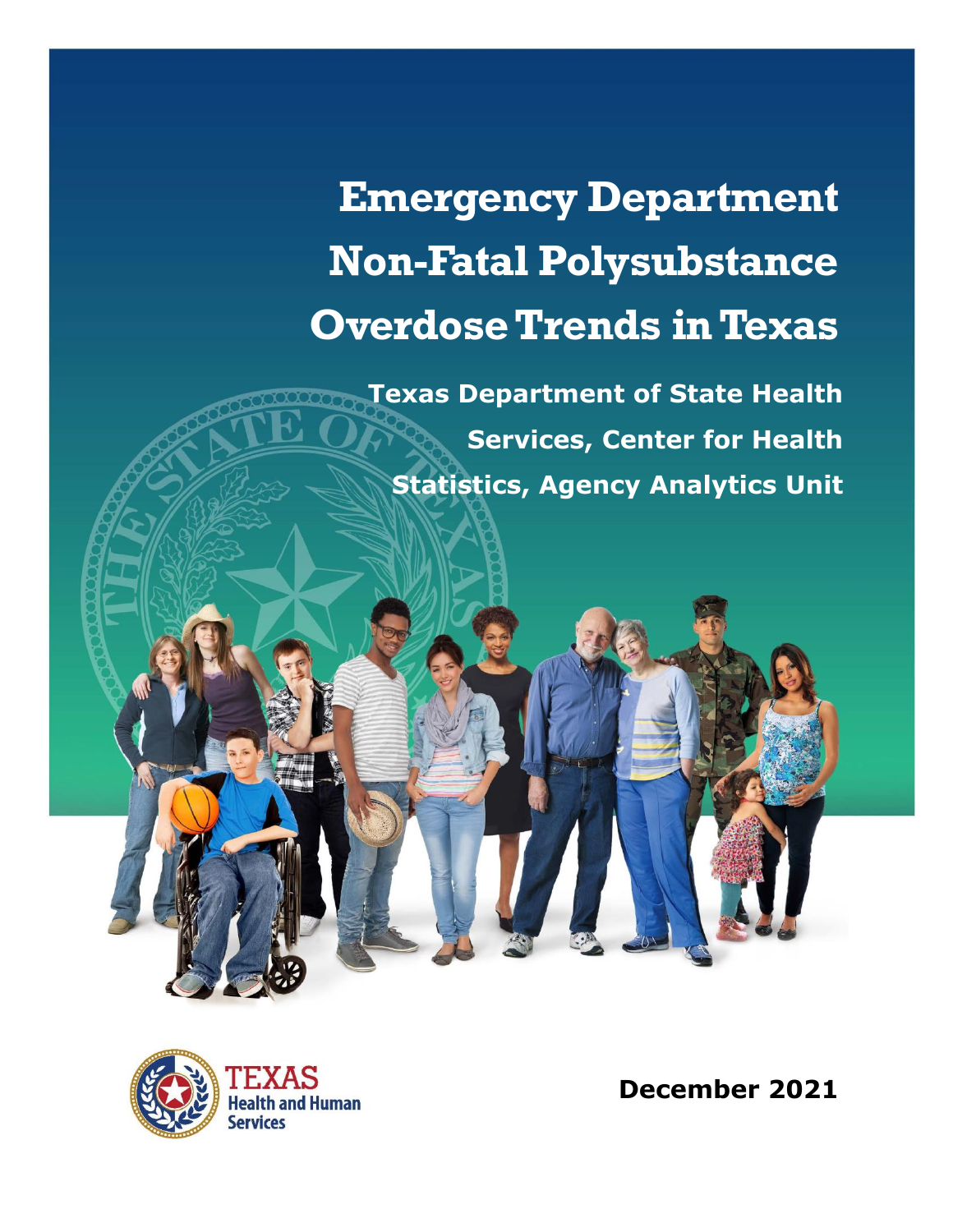# **Table of Contents**

<span id="page-1-0"></span>

| 2. Emergency Department Non-Fatal Polysubstance Overdose Trends 3    |
|----------------------------------------------------------------------|
| Polysubstance Opioid Non-Fatal Overdose Emergency Department Visits3 |
|                                                                      |
|                                                                      |
|                                                                      |
|                                                                      |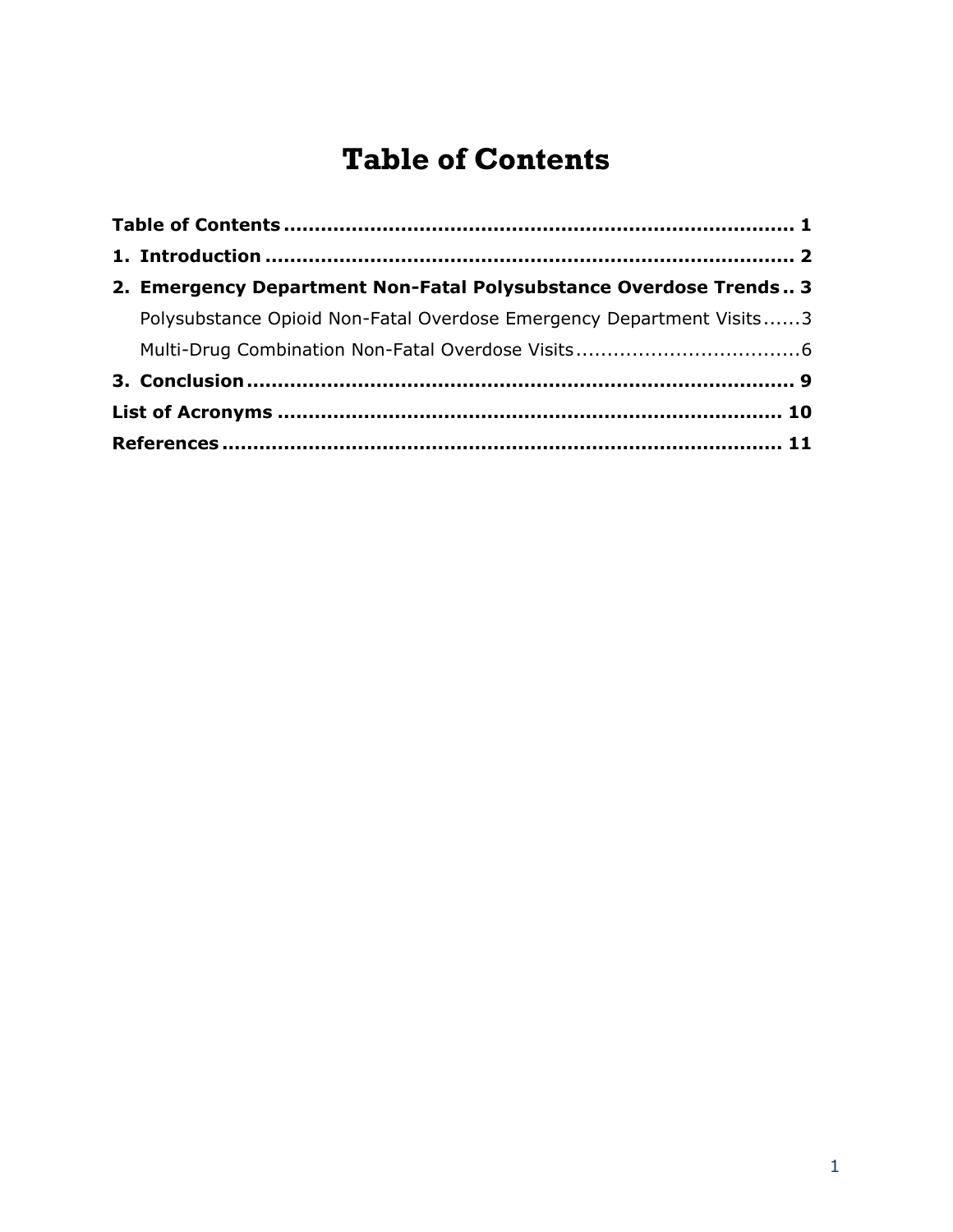## <span id="page-2-0"></span>**1.Introduction**

History of a drug overdose is a risk factor for many negative health outcomes. Among people who have experienced a non-fatal overdose, there is an increased risk of future overdose and a higher likelihood of fatal overdose compared to those who have not overdosed (Caudarella et al., 2016). From 2016–2019, Texas emergency departments (EDs) reported treating 35,940 opioid-related non-fatal overdoses. Almost 20 percent of these visits were for polysubstance overdoses, or overdoses that involve multiple substances.

Polysubstance use, which is the consumption of more than one drug at once, can be intentional or unintentional. Using opioids in combination with other drugs increases the risk of overdoses (Shah et al., 2007). The overlap of opioids with other substances can result in unpredictable consequences and render current treatment and intervention strategies ineffective, which makes understanding the characteristics of both polysubstance use and non-fatal overdose in Texas crucial to reduce morbidity and mortality related to polysubstance use.

This report discusses physician-diagnosed non-fatal polysubstance overdose ED visits in Texas involving at least one opioid in combination with either one or more other opioid or drug. Data from 2016 to 2019 include patients who were seen in a hospital-based ED and those who were seen either at a hospital (inpatient) or by another medical provider (outpatient). The data do not include free-standing emergency centers licensed under the Texas Health and Safety Code, Chapter 254.

While the total number and rates of visits to EDs for non-fatal polysubstance overdoses slightly decreased since 2016 in Texas, visits and rates for some types of non-fatal polysubstance overdoses increased. For example, the rate of visits for coinvolvement of heroin with cocaine or psychostimulants steadily increased since 2016.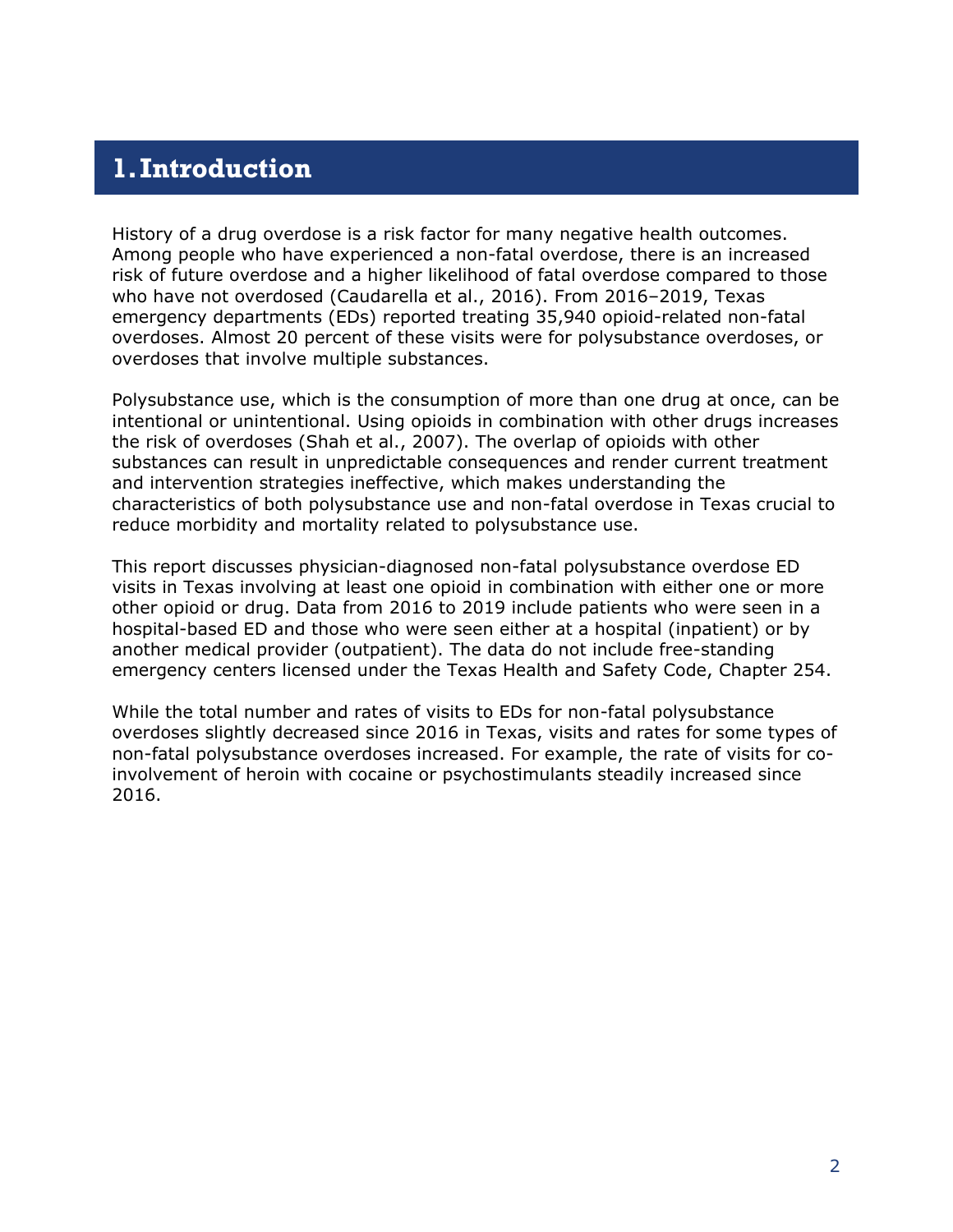#### <span id="page-3-0"></span>**2.Emergency Department Non-Fatal Polysubstance Overdose Trends**

## <span id="page-3-1"></span>**Polysubstance Opioid Non-Fatal Overdose Emergency Department Visits**

Overall, the number of non-fatal polysubstance opioid overdose visits remained elevated and stable throughout 2016 and 2017, with a slight decrease in 2018 and 2019. Non-fatal polysubstance opioid overdose visits were most common among people aged 18 to 44, followed by those aged 45 to 64, and those aged 65 to 74.



**Figure 1. Non-Fatal Opioid Polysubstance Overdose Rates, 2016–2019**

All data were derived from the Texas Health Care Information Collection program (THCIC).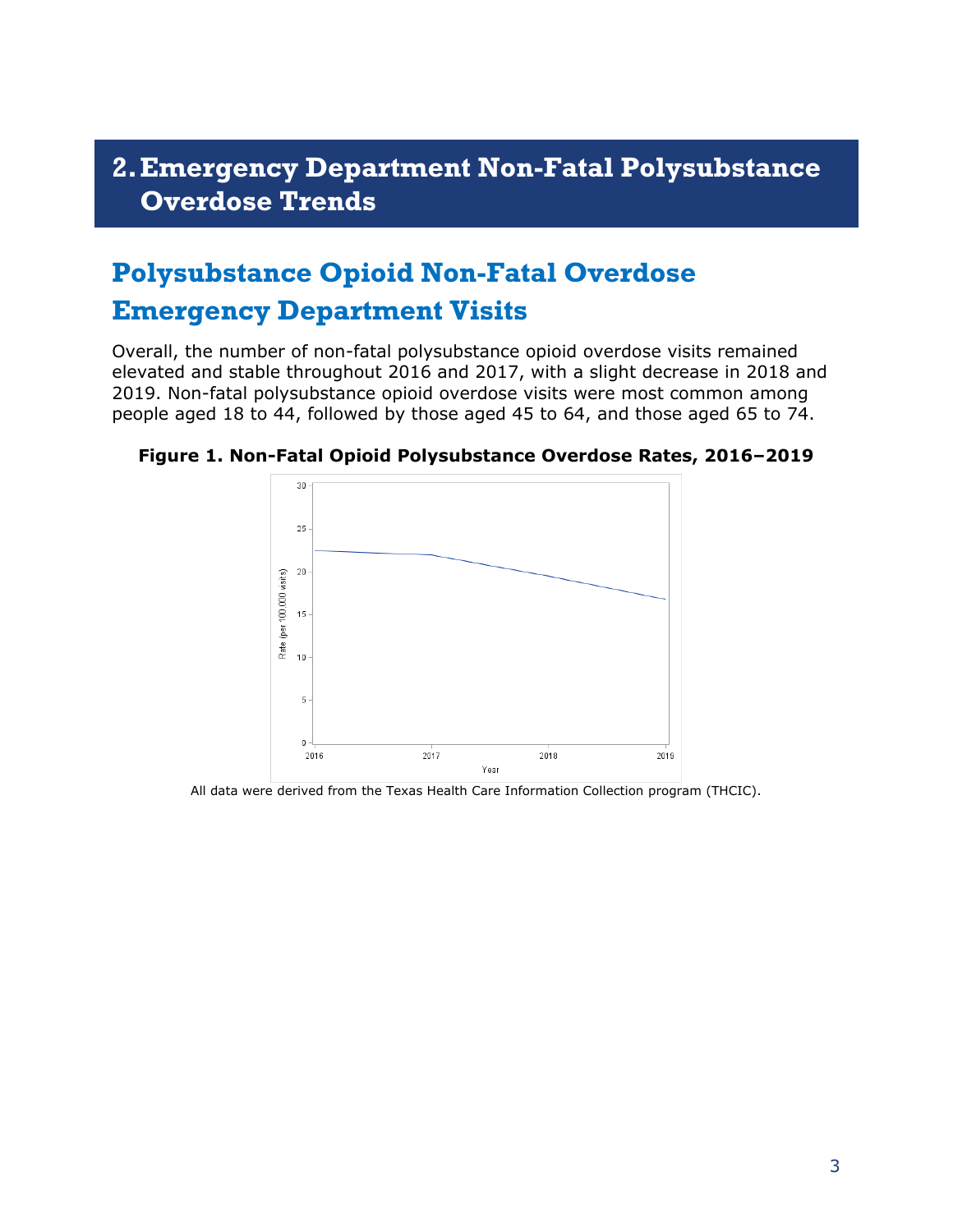

**Figure 2. Non-Fatal Opioid Polysubstance Overdoses by Age Group, 2016–2019**

Non-fatal overdose visits involving a combination of at least one opioid and one non-opioid substance, such as cocaine, amphetamines, and benzodiazepines, slightly decreased from 2016 to 2019. These overdose visits were most common among people older than age  $18 -$  with the greatest numbers seen among those aged 18 to 44, followed by those aged 45 to 64, and those aged 65 to 74.

**Figure 3. Non-Fatal Overdoses: Opioids in Combination with Non-Opioid Substances, 2016–2019**

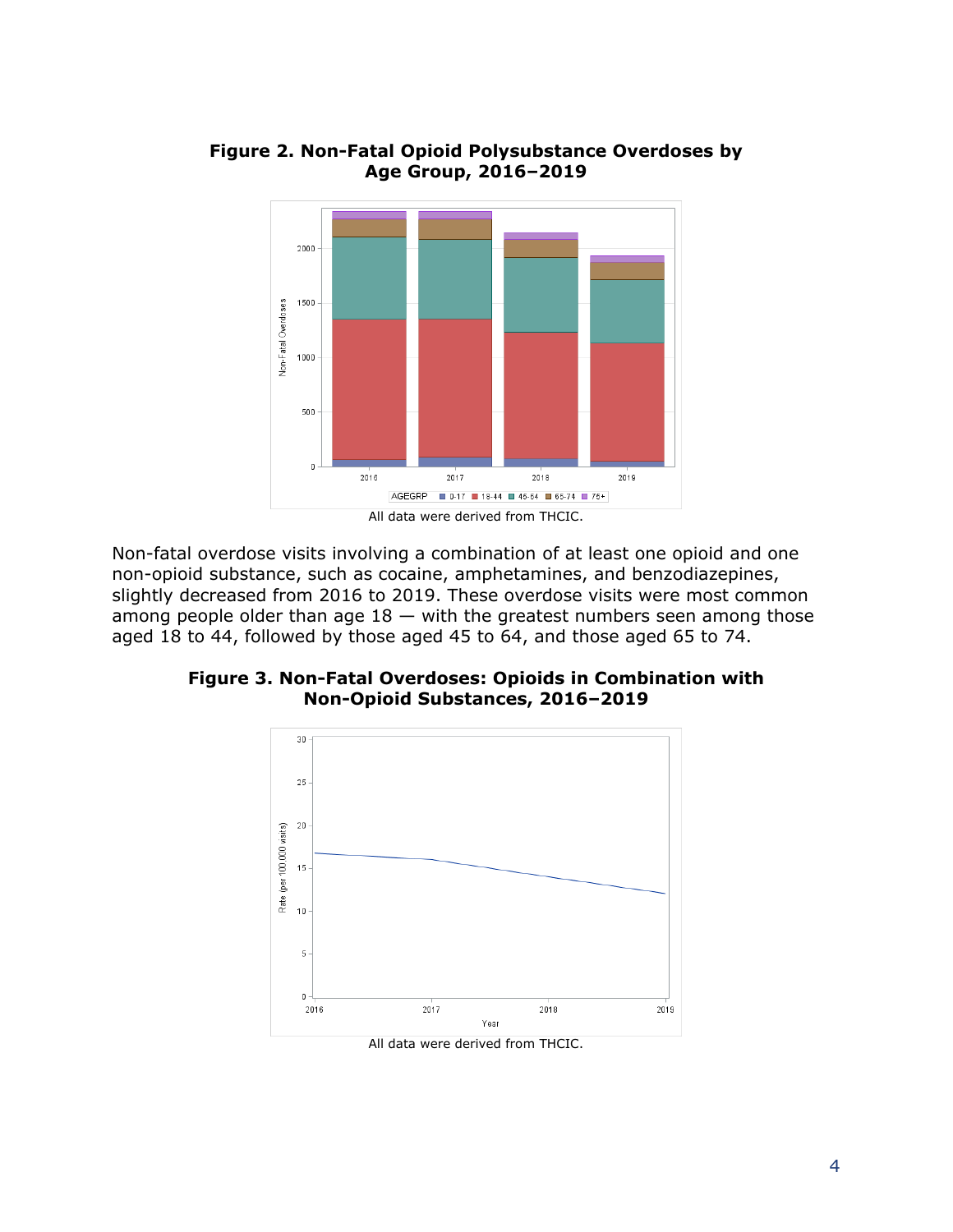#### **Figure 4. Non-Fatal Overdoses: Opioids in Combination with Non-Opioid Substances by Age Group, 2016-2019**



Instances of overdose visits involving multiple opioids also decreased from 2016 to 2019, with a rate of approximately 2 individuals per 100,000 in 2019. Compared to overdose visits involving opioids and non-opioid substances, there were fewer visits for non-fatal multi-opioid overdoses. Most of these overdoses occurred among those aged 18 to 44 and those aged 45 to 64.





All data were derived from THCIC.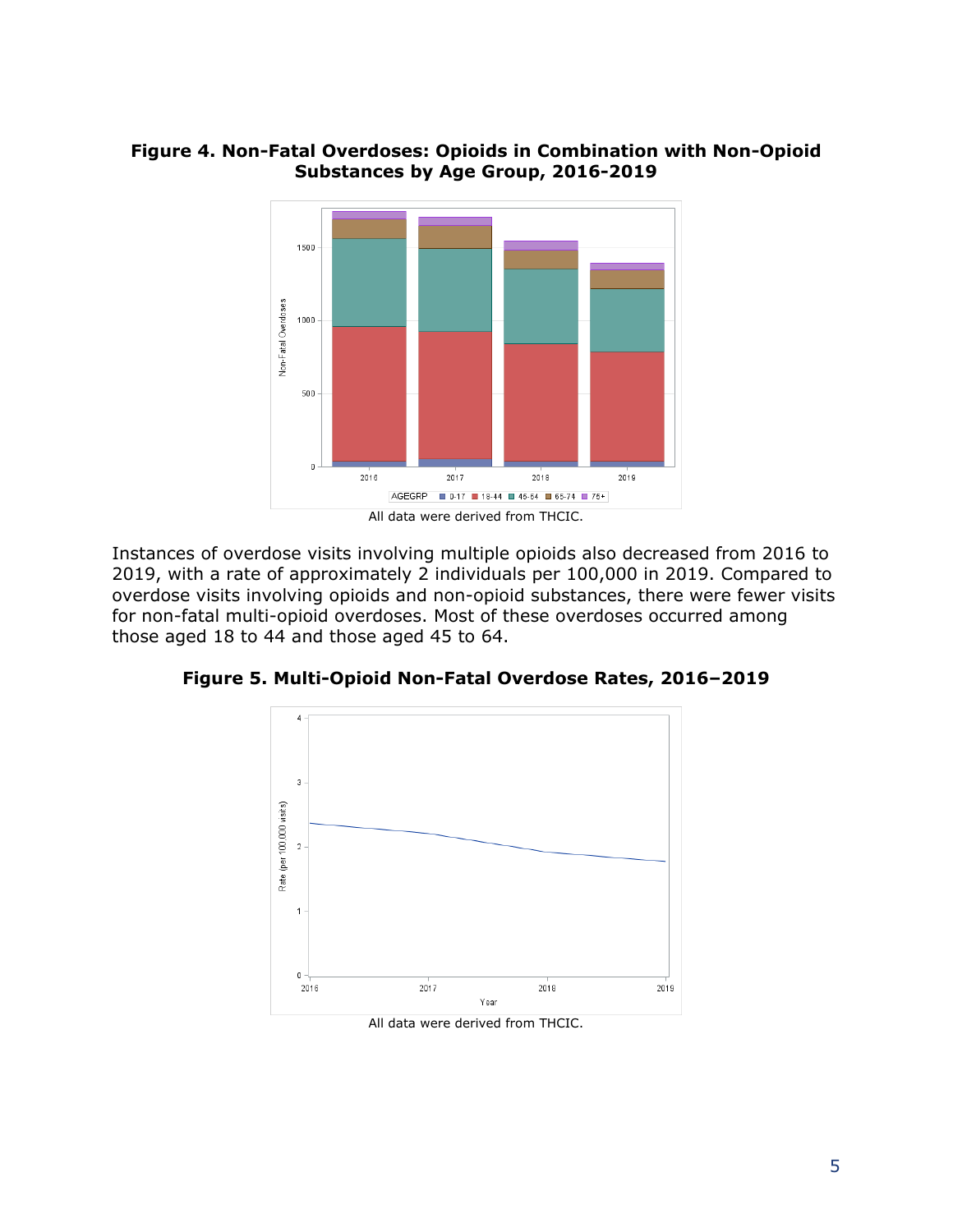

**Figure 6. Multi-Opioid Non-Fatal Overdoses by Age Group, 2016–2019**

## <span id="page-6-0"></span>**Multi-Drug Combination Non-Fatal Overdose Visits**

Non-fatal overdose visits involving a combination of opioids and benzodiazepines were the most common drug combination seen in hospital-based EDs, but this type of overdose visit has decreased since 2016. Like overall trends, these overdoses were most common among people between 18 and 64 years of age.



**Figure 7. Non-Fatal Overdoses: Opioids in Combination with Benzodiazepines by Age Group, 2016–2019**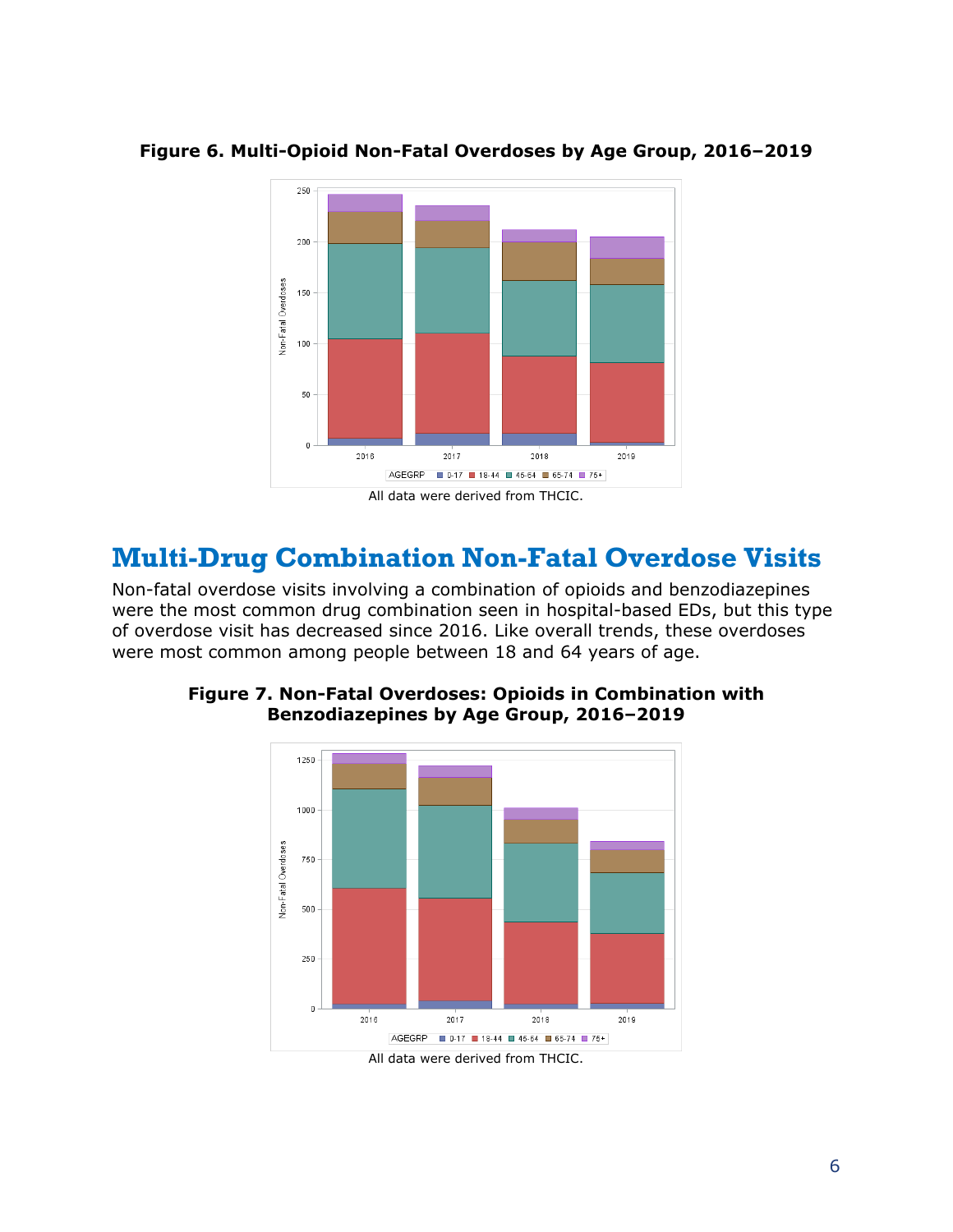Overdose visits and rates for heroin in combination with cocaine remained relatively stable, with the highest number of visits and rate recorded in 2018.



**Figure 8. Non-Fatal Overdoses: Heroin in Combination with Cocaine by Age Group, 2016–2019**

Overdose visits for heroin in combination with benzodiazepines remained relatively stable since 2016, with the highest number of visits recorded in 2017. The vast majority of this type of overdose visit occurred among those aged 18 to 44 years of age.



#### **Figure 9. Non-Fatal Overdoses: Heroin in Combination with Benzodiazepines by Age Group, 2016–2019**

All data were derived from THCIC.

All data were derived from THCIC.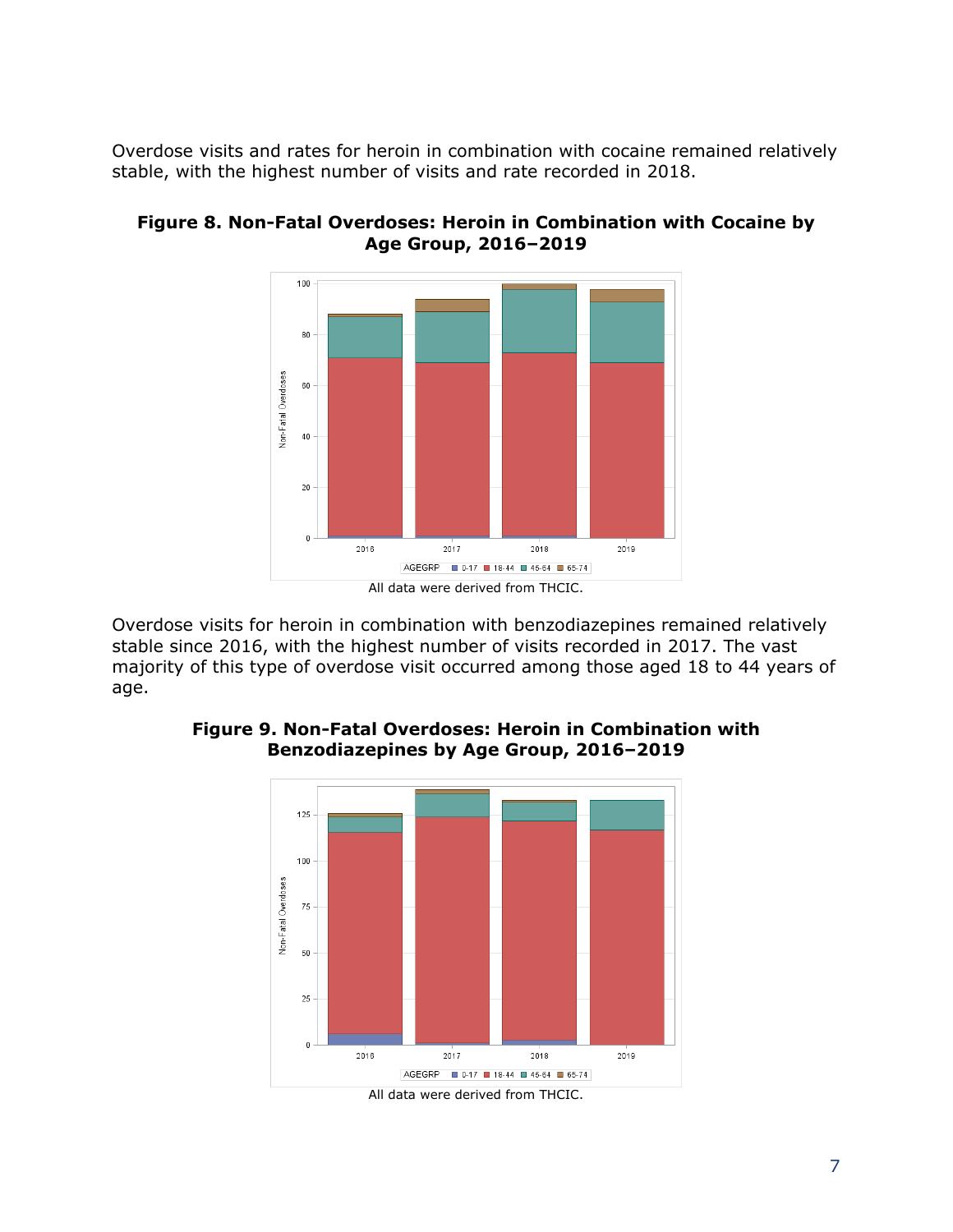Unlike the trends exhibited by other polysubstance combinations, non-fatal overdose visit rates involving a combination of opioids and psychostimulants slightly increased from 2.98 per 100,000 in 2016 to 3.25 per 100,000 in 2019. Most of these overdoses occurred among individuals aged 18 to 44. Similarly, the rate of overdose visits involving heroin in combination with psychostimulants also slightly increased during this period from 0.95 per 100,000 in 2016 to 1.37 per 100,000 in 2019.



#### **Figure 10. Non-Fatal Overdoses: Opioids in Combination with Psychostimulants by Age Group, 2016–2019**

**Figure 11. Non-Fatal Overdoses: Heroin in Combination with Psychostimulants by Age Group, 2016–2019**

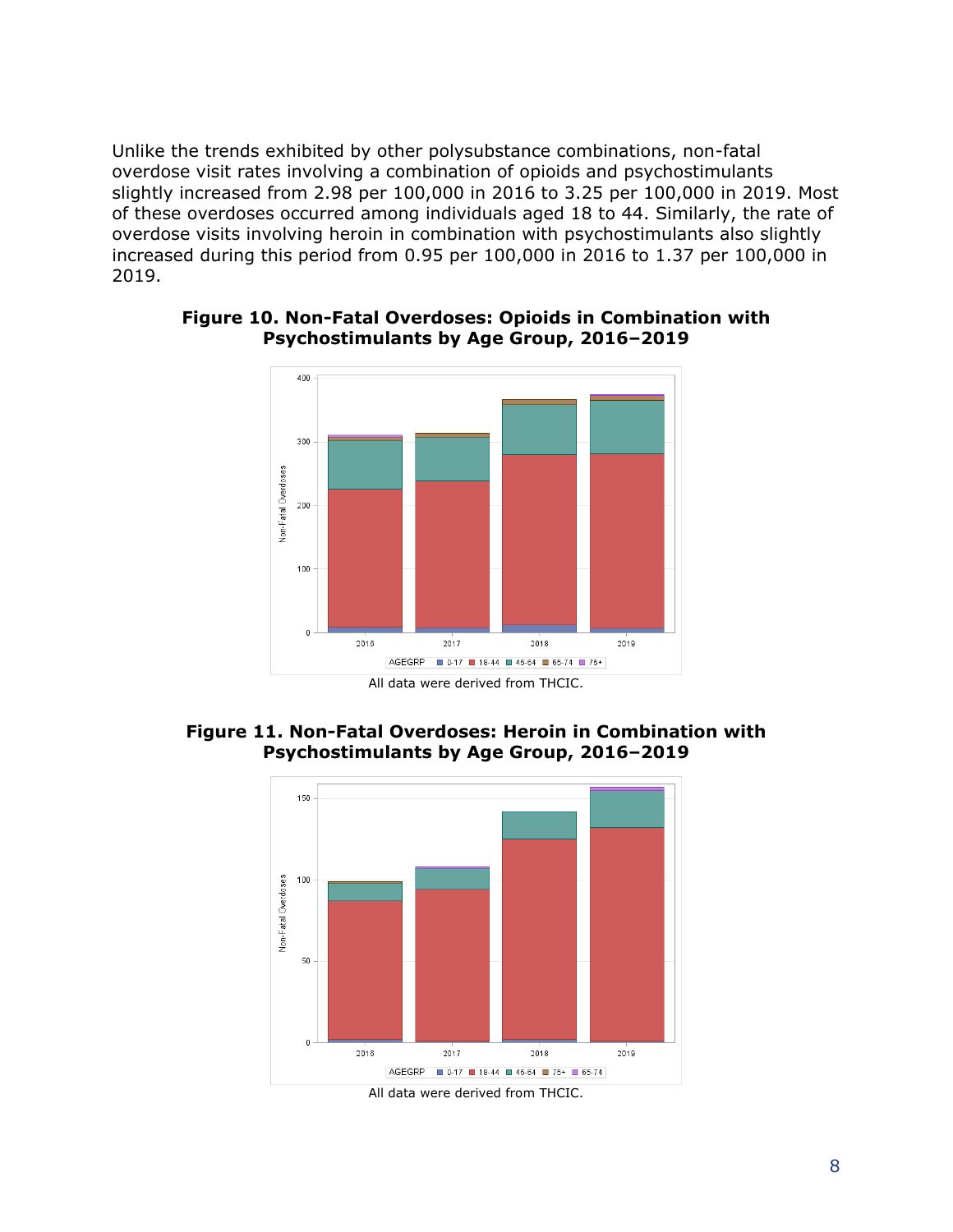## <span id="page-9-0"></span>**3.Conclusion**

From 2016 to 2019, non-fatal overdoses involving opioids in combination with cocaine, amphetamines, and psychostimulants treated in Texas EDs increased, while those involving opioids in combination with benzodiazepines decreased.

While the decreased number of opioid-related visits that also involved benzodiazepines may reflect safe-prescribing practices motivated by recent legislation and intervention campaigns, it remains crucial that these practices continue to be enforced.

The rise in ED visits related to opioid polysubstance use in combination with stimulant-type drugs is of particular concern. Fatal overdoses involving opioids and these substances are also on the rise in Texas over the last several years, so further surveillance of this kind of substance use is essential for understanding and managing the trajectory of opioid-related overdose in Texas.

The surveillance of suspected non-fatal overdoses involving opioid polysubstance use is an important component in the overall fight against the opioid epidemic. Understanding the role of opioid co-involvement with other opioids and other substances in driving non-fatal overdoses can help generate collaborative efforts among medical providers, law enforcement, social workers, and substance use specialists that can reduce the risk of subsequent overdoses and death.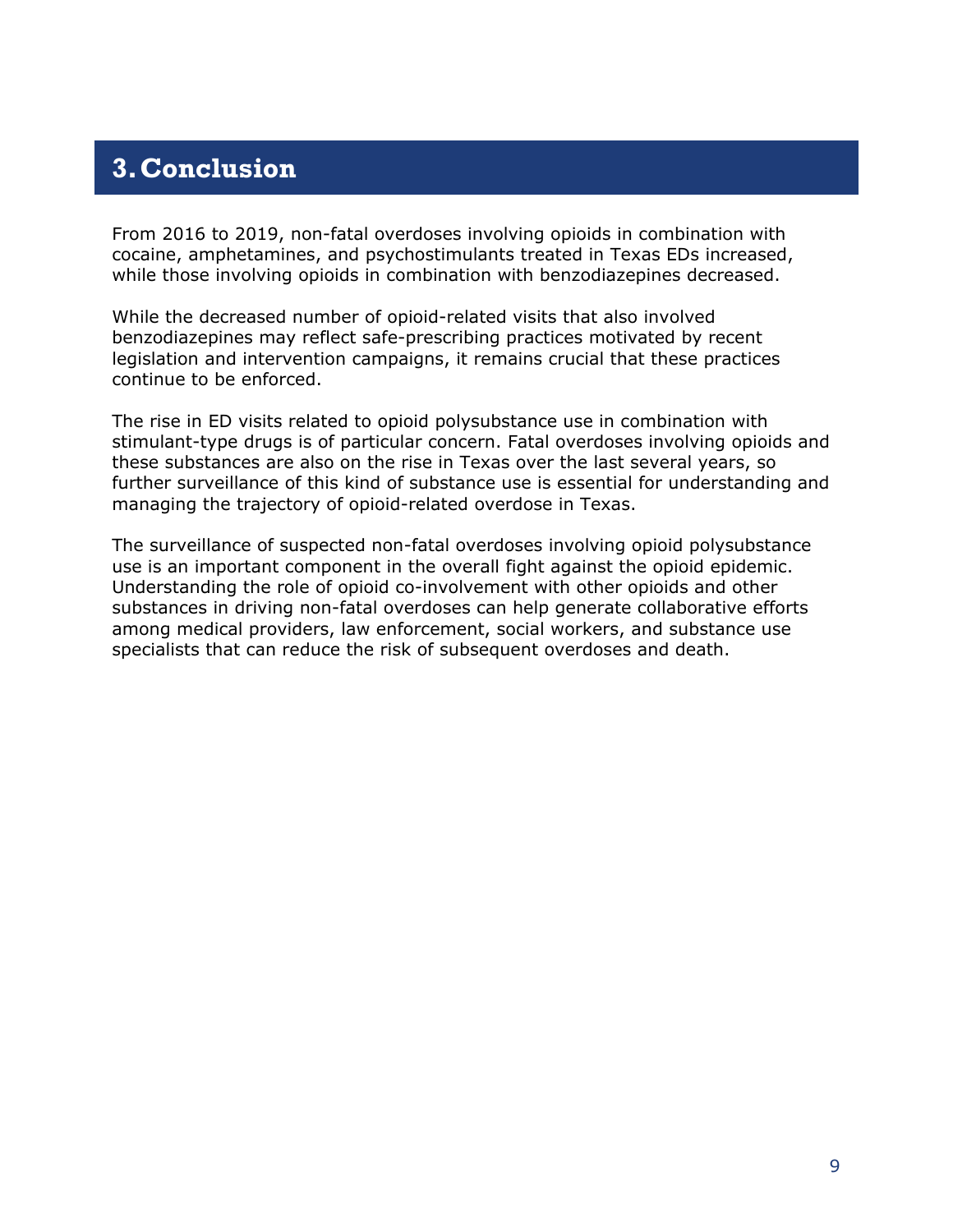# **List of Acronyms**

<span id="page-10-0"></span>

| <b>Acronym</b> | <b>Full Name</b>                         |
|----------------|------------------------------------------|
| ED             | <b>Emergency Department</b>              |
| <b>THCIC</b>   | Texas Health Care Information Collection |